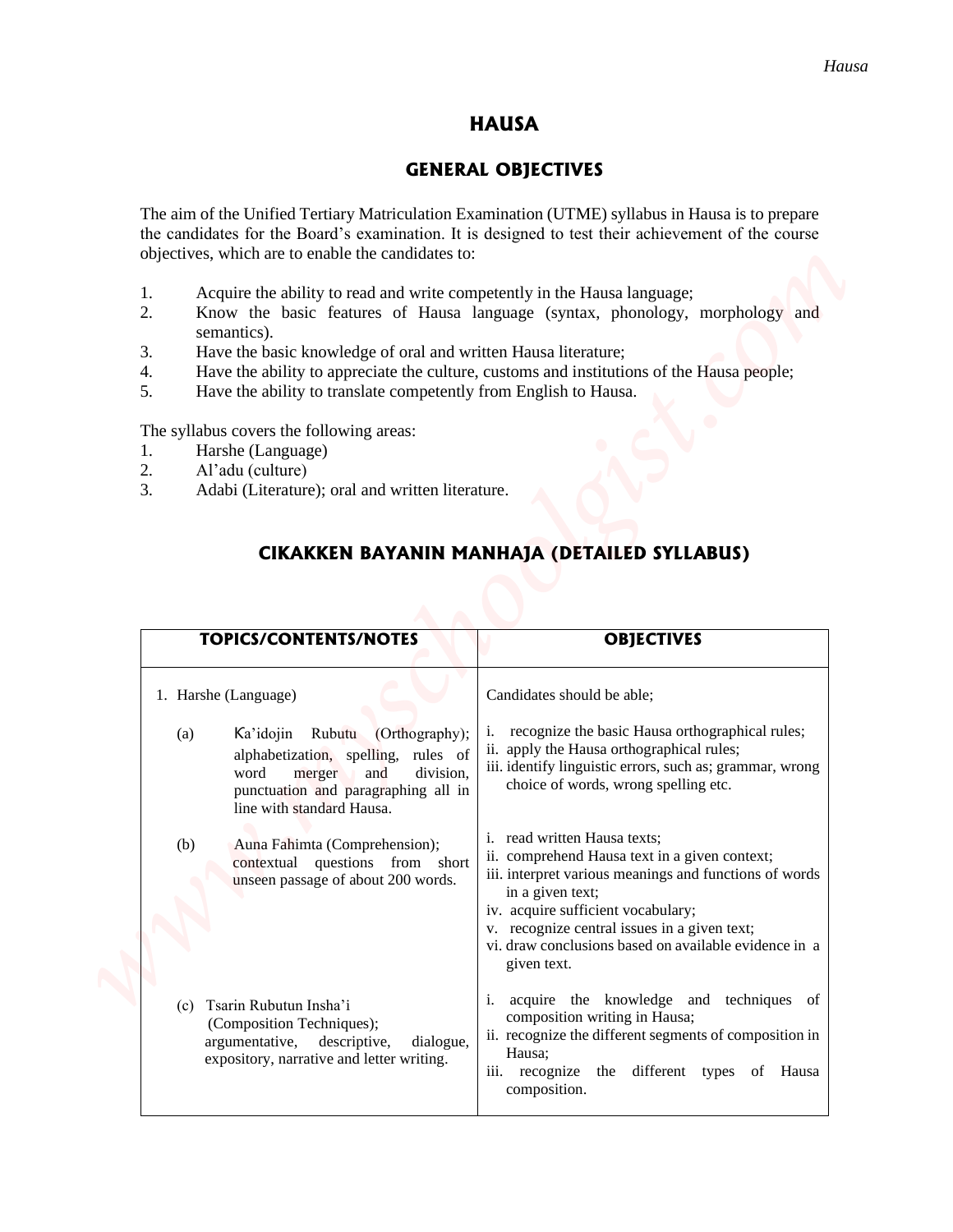| <b>TOPICS/CONTENTS/NOTES</b>                                                                                                                                                                                                                                                                                                                                                                                                                             | <b>OBJECTIVES</b>                                                                                                                                                                                                                                                                                                                  |
|----------------------------------------------------------------------------------------------------------------------------------------------------------------------------------------------------------------------------------------------------------------------------------------------------------------------------------------------------------------------------------------------------------------------------------------------------------|------------------------------------------------------------------------------------------------------------------------------------------------------------------------------------------------------------------------------------------------------------------------------------------------------------------------------------|
| (d) Fassara (Translation)<br>i. Ire-iren fassara (types of translation)<br>Ka'idojin fassara (rules of translation)<br>ii.<br>iii. Matsalolin fassara (problems of<br>stranslation)<br>iv. Dabarun fassara<br>(techniques<br>of<br>translation).                                                                                                                                                                                                         | i. translate proverbial and idiomatic expressions and<br>new words from English to Hausa;<br>ii. recognize the different types of translation;<br>iii. understand the basic techniques of translating<br>proverbial and idiomatic expressions and new<br>words into Hausa;<br>iv. identify the problems of translation into Hausa. |
| Tsarin Sauti (Phonology)<br>(e)<br>$consonants$ – production<br>i.<br>and<br>classification in terms of phonation,<br>place and manner of articulation;<br>ii. vowels – production and classification<br>in terms of position of tongue and lips;<br>monophthongs and dipthongs;                                                                                                                                                                         | analyse the process of sound production and<br>combination of sounds to form meaningful words<br>in Hausa;<br>ii. appraise the importance of vowels in determining<br>meaning;                                                                                                                                                     |
| iii. $\text{tone} - \text{e.g. high, low and falling tones};$                                                                                                                                                                                                                                                                                                                                                                                            | iii. distinguish between the phonetic attributes of<br>sounds;                                                                                                                                                                                                                                                                     |
| iv. syllable structure – syllable types,<br>e.g. open and close syllables, light<br>and heavy, syllables;                                                                                                                                                                                                                                                                                                                                                | iv. recognize the number of syllables and their types<br>in a word;                                                                                                                                                                                                                                                                |
| syllabic categories of words -<br>monosyllabic, disyllabic, etc.                                                                                                                                                                                                                                                                                                                                                                                         | v. analyse the phonological processes in Hausa.                                                                                                                                                                                                                                                                                    |
| v. vowel length – long and short vowels;                                                                                                                                                                                                                                                                                                                                                                                                                 |                                                                                                                                                                                                                                                                                                                                    |
| vi. phonological processes $-$ e.g.<br>assimilatory: palatalization,<br>labialization and vowel harmony;<br>non-assimilatory: insertion and<br>deletion.<br>Kirar Kalma (Morphology)<br>(f)<br>roots and stems;<br>i.<br>ii. affixation $-$ e.g. prefix, infix suffix<br>and their derivational and inflectional<br>functions;<br>iii. gender and number inflections;<br>iv. derivation of nouns and adjectives from<br>verbs; adjectives and verbs from | i. explain the roots and stems of Hausa words;<br>explain the inflectional process in Hausa word<br>ii.<br>formation;<br>iii. explain the derivational process of word<br>formation in Hausa;<br>iv. differentiate between the two morphological<br>processes.                                                                     |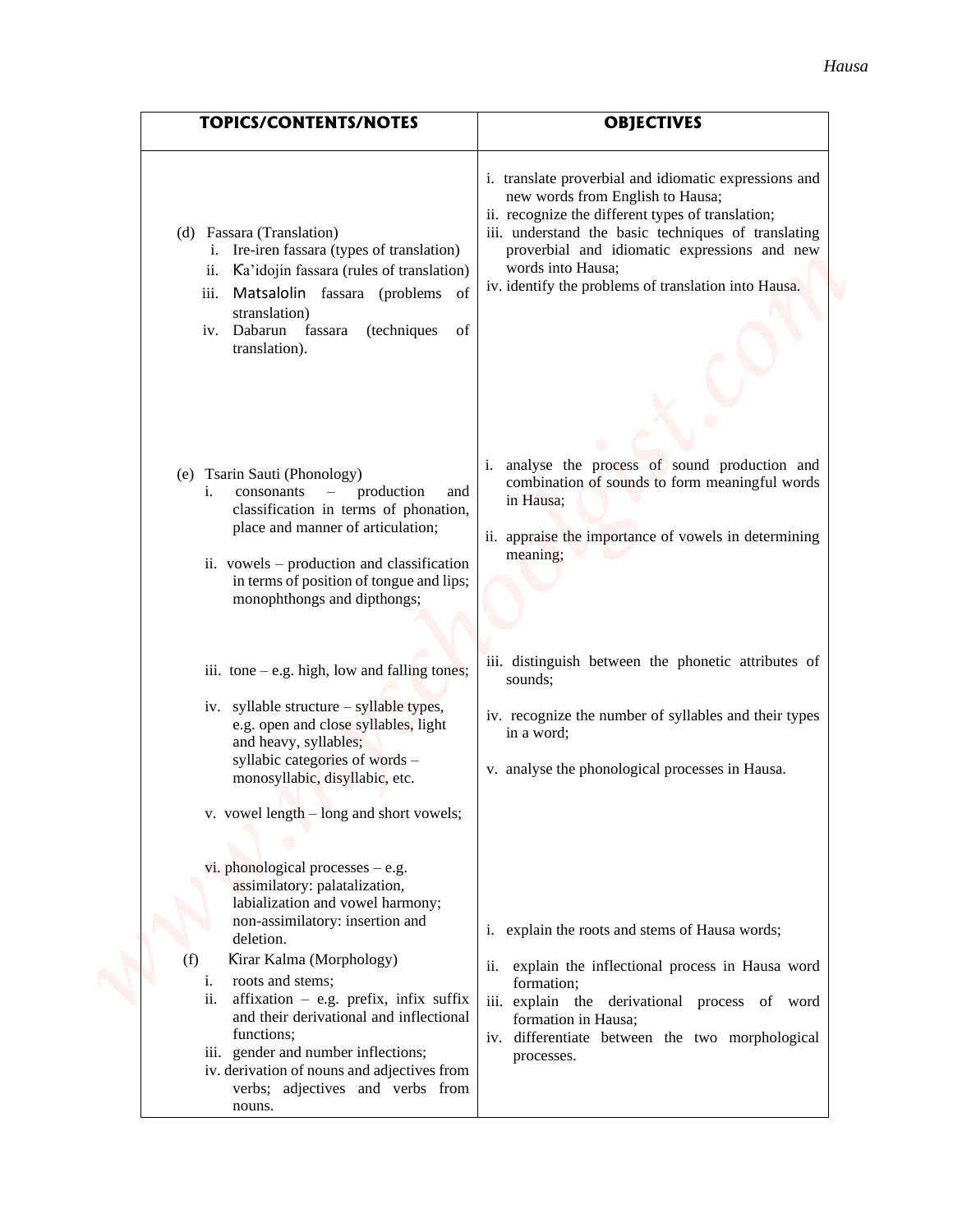| <b>TOPICS/CONTENTS/NOTES</b>                                                                                                                                                                                                                                                                                                                                                                                                                                                                                                                                                                                                                                                                                                                                                                                                                                                                                                                                                                                                                                                                                                                                                                                                  | <b>OBJECTIVES</b>                                                                                                                                                                                                                                                                                                                                                                                                                                                                                                                                                                                                                                                                                                                                                                                                                                                                                                                                                                          |
|-------------------------------------------------------------------------------------------------------------------------------------------------------------------------------------------------------------------------------------------------------------------------------------------------------------------------------------------------------------------------------------------------------------------------------------------------------------------------------------------------------------------------------------------------------------------------------------------------------------------------------------------------------------------------------------------------------------------------------------------------------------------------------------------------------------------------------------------------------------------------------------------------------------------------------------------------------------------------------------------------------------------------------------------------------------------------------------------------------------------------------------------------------------------------------------------------------------------------------|--------------------------------------------------------------------------------------------------------------------------------------------------------------------------------------------------------------------------------------------------------------------------------------------------------------------------------------------------------------------------------------------------------------------------------------------------------------------------------------------------------------------------------------------------------------------------------------------------------------------------------------------------------------------------------------------------------------------------------------------------------------------------------------------------------------------------------------------------------------------------------------------------------------------------------------------------------------------------------------------|
| $(g)$ Ginin Jumla (Syntax):<br>word classes-e.g. nouns, pronouns,<br>verbs, adverbs, adjectives,<br>prepositions, conjunctions,<br>interjections and ideophones;<br>grammatical categories $-$ e.g. tense<br>ii.<br>and aspect (general and relative past:<br>general and relative continuous, first<br>and second future, habitual); mood<br>(subjunctive and negative); gender<br>(masculine, feminine and neuter) and<br>number (singular and plural);<br>iii. sentence structure – e.g. verbal<br>sentence, nominal phrase + verbal<br>phrase and their components, non-<br>verbal sentence: nominal phrase +<br>stabilizer,<br>nominal<br>phrase+<br>compliment + stabilizer, nominal<br>continuous<br>frame<br>phrases<br>$+$<br>$(yana./yake)$ $(+da)$ +<br>nominal<br>phrase;<br>iv. sentence types $-e.g.$ simple sentences,<br>compound sentences and complex<br>sentences;<br>clauses $-$ types (e.g. relative and<br>V.<br>subjunctive); functions (e.g. main and<br>subordinate).<br>(h) Ma'ana (Semantics)<br>i. lexical aspects of word meaning $-e.g.$<br>ambiguity, synonym and antonym;<br>ii. figures of speech $-$ aspects of<br>specialized meanings of words and<br>phrases, e.g. idioms, proverbs etc. | governing<br>i.<br>analyses<br>the<br>processes<br>word<br>combination to form phrases; clauses and<br>sentences in Hausa<br>ii. detect linguistic errors in the grammar;<br>iii. recognize ideas or thoughts in written form;<br>iv. construct grammatical sentences for effective<br>communication:<br>v. use the appropriate tenses in spoken and written<br>Hausa:<br>vi. use the appropriate gender and number in spoken<br>and written Hausa;<br>vii. differentiate between types of sentence structure;<br>viii. distinguish between nominal and verbal phrase;<br>ix. distinguish between types of sentences;<br>x. compare types of clauses.<br>analyses the mechanisms of generating meanings<br>in Hausa;<br>build up their vocabulary;<br>ii.<br>iii. recognize the various meanings and functions of<br>sentences in communication;<br>iv. use words and sentences suitable for a particular<br>purpose;<br>v. construct meaningful sentences for effective<br>communication. |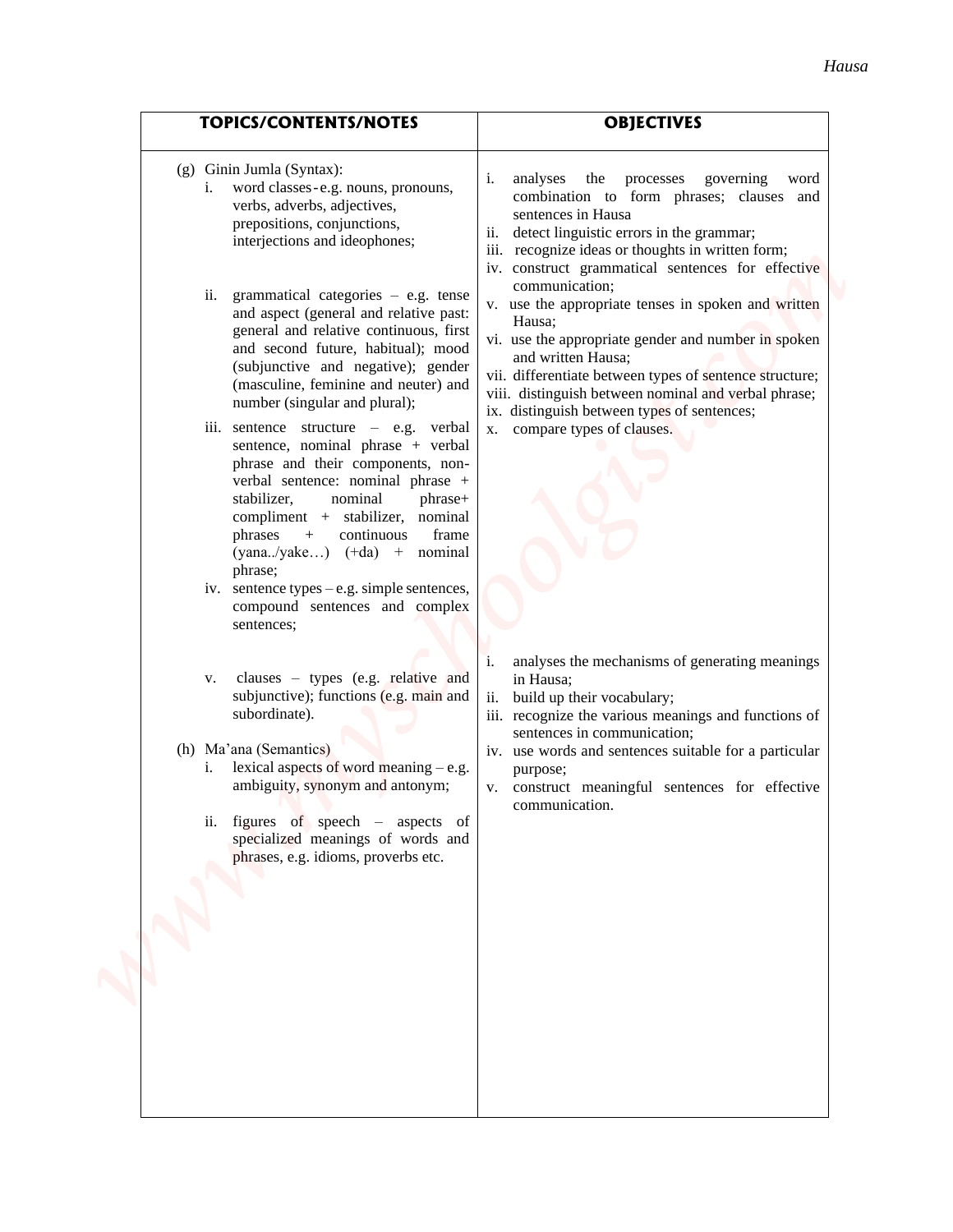| <b>TOPICS/CONTENTS/NOTES</b>                                                                                                                                                                                                                                                                                                                                                                                                                                                                               | <b>OBJECTIVES</b>                                                                                                                                                                                                                                                                                                                                                                                           |
|------------------------------------------------------------------------------------------------------------------------------------------------------------------------------------------------------------------------------------------------------------------------------------------------------------------------------------------------------------------------------------------------------------------------------------------------------------------------------------------------------------|-------------------------------------------------------------------------------------------------------------------------------------------------------------------------------------------------------------------------------------------------------------------------------------------------------------------------------------------------------------------------------------------------------------|
| (2) Al'adu (Culture)                                                                                                                                                                                                                                                                                                                                                                                                                                                                                       | Lallai ne waɗanda za su rubuta jarabawa su iya:                                                                                                                                                                                                                                                                                                                                                             |
|                                                                                                                                                                                                                                                                                                                                                                                                                                                                                                            |                                                                                                                                                                                                                                                                                                                                                                                                             |
| (a) Rayuwar Hausawa<br>(Hausa customs);<br>haihuwa (birth) - daukar ciki da goyon<br>i.<br>ciki da haihuwa da shayarwa da<br>al'adun makon farko na haihuwa da<br>wanka da banti da yaye da kaciya da<br>samartaka;<br>ii. aure (marriage) – ire-irensa da nema da<br>baiko da daurin aure da biki da zaman<br>aure da saki da zawarci;<br>iii. mutuwa (death) - fadar mutuwa da<br>wanka da salla da jana'iza da zaman<br>makoki da sadaka da takaba da gado;<br>iv. tasirin zamani akan rayuwar Hausawa. | bayyana al'adun da ke tattare da ɗaukar ciki har<br>i.<br>zuwa samartaka;<br>bayyana tasirin zamani a kan haihuwa;<br>iii. bayyana al'adun neman aure har zuwa zawarci;<br>iv. bayyana tasirin zamani akan aure;<br>bayyana hanyoyin faɗar mutuwa zuwa rabon<br>V.<br>gado;<br>vi. bayyana tasirin zamani akan mutuwa;<br>vii. tantance ma'ana da ire-iren tasirin zamani.                                  |
| (b) Zamantakewa<br>(Social Institutions)<br>i. tsarin zaman iyali da zaman gandu da<br>dangantakar kishiyoyi da 'yan<br>uwantaka da barantaka da agolanci;<br>makwabtaka;<br>11.<br>aikin gandu da na gayya;<br>111.<br>abota da kawance;<br>IV.<br>gaisuwa da karamci;<br>v.<br>tasirin zamani a kan zamantakewa.<br>vi.<br>(c) Sana'o'in Gargajiya (Traditional<br>Occupations)<br>ire-irensu - noma da kira da jima da                                                                                  | bayyana tsarin dangantaka da mu'amala tsakanin<br><i>iyali;</i><br>bayyana muhimmancin zamantakewa a tsakanin<br>Hausawa;<br>iii. tantance ire-iren tasirin zamani a kan al'adun<br>zamantakewa.                                                                                                                                                                                                            |
| kasuwanci da wanzanci da sassaka da<br>farauta da dukanci da saka da kitso da<br>rini da fawa da fafar korai, da<br>sauransu;<br>yanayinsu - hanyoyin gadon su da<br>kayayyakin yin su da matakan tafiyar<br>da su da muhimmancinsu;<br>iii. kayayyaki ko amfanin da suke<br>samarwa;<br>iv. sarautunsu;<br>v. sana'o'i masu dangantaka da jinsi -<br>aikatau da kwadago; kitso da aski.;<br>vi. tasirin zamani a kan sana'o'in                                                                            | tantance dabi'un masu sana'a;<br>i.<br>ii.<br>tantance kayayyakin da ake sana'antawa;<br>tantance sana'o'in maza da na mata;<br>$\overline{111}$ .<br>iv. zayyana kayayyakin sana'o'in;<br>tantance hanyoyin gadon sana'o'in;<br>V.<br>vi. zayyana amfanin kayayyakin sana'o'in;<br>vii. bayyana sarautun sana'o'in;<br>viii. bayyana muhimmancin sana'o'in;<br>ix. tantance tasirin zamani akan sana'o'in. |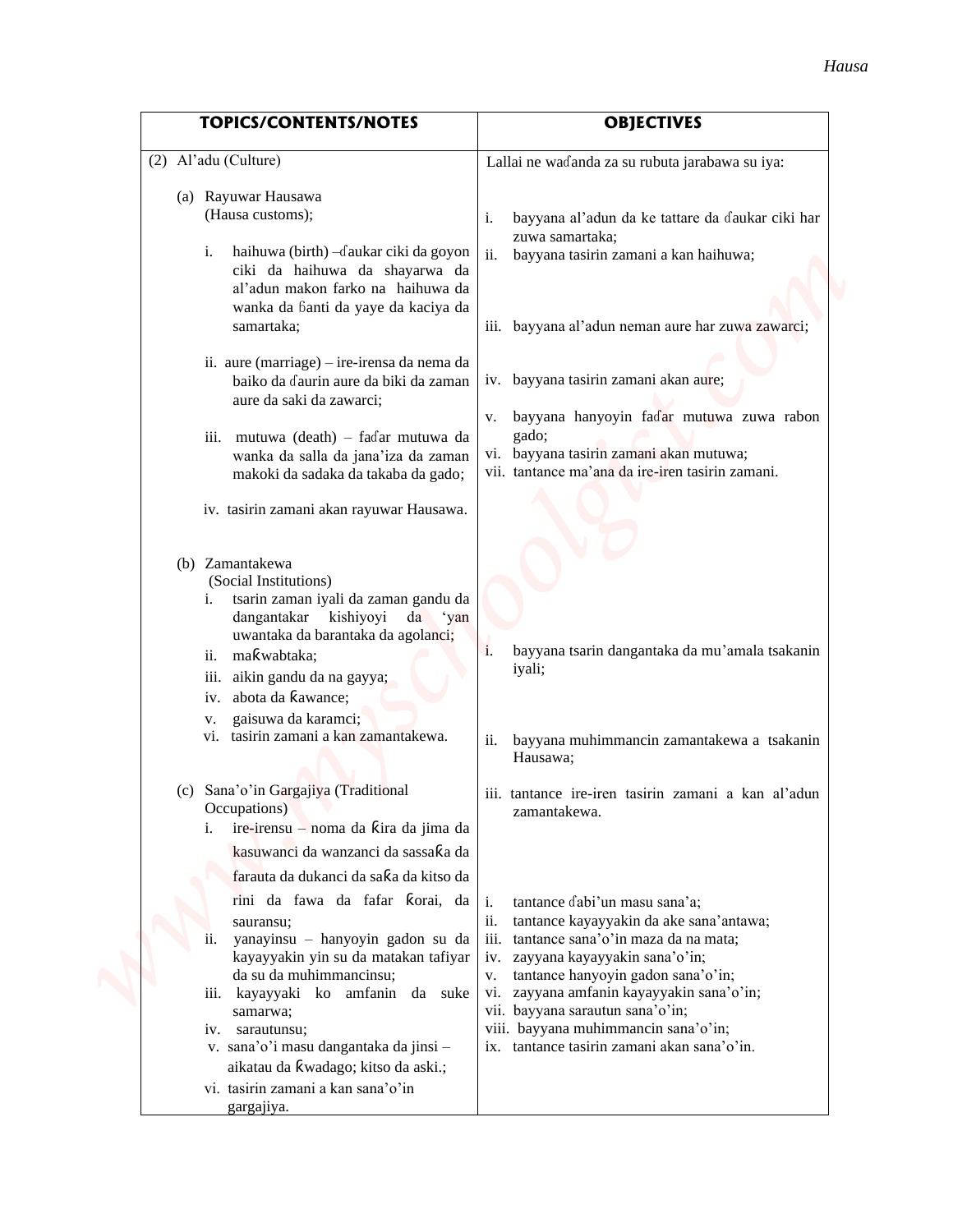|     | <b>TOPICS/CONTENTS/NOTES</b>                                                                                                                                                                                                    | <b>OBJECTIVES</b>                                                                                                                                          |
|-----|---------------------------------------------------------------------------------------------------------------------------------------------------------------------------------------------------------------------------------|------------------------------------------------------------------------------------------------------------------------------------------------------------|
|     | (d) Kayayyakin Bukatun Rayuwa (Material<br>Culture)<br>na bukatun cikin gida (household) -<br>i.<br>tufafi da karikitan cikin gida;                                                                                             | kayayyakin bukatun rayuwa na<br>i.<br>tantance<br>hausawa;                                                                                                 |
|     | ii. na sauran bu $\kappa$ atu (others) – gine-gine<br>da girke-girke da sauransu;                                                                                                                                               | ii. tantance amfanin kayayyakin bukatun rayuwa na<br>Hausawa;                                                                                              |
|     | iii.<br>tasirin zamani a kan kayayyakin<br>bukatu.                                                                                                                                                                              | iii. tantance tasirin zamani a kan kayayyakin bukatun<br>rayuwa na Hausawa.                                                                                |
|     | (e) Bukukuwa da Wasanni<br>(Hausa Festivities<br>Recreational<br>and<br>Activities):<br>i. na addini (religious) – irin su bikin<br>salla da takutaha (sallar gani) da cika-<br>ciki da saukar karatu;                          | ire-iren<br>bukukuwan<br>zayyana<br>wasanni<br>da<br>1.<br>Hausawa;<br>ii.<br>nuna mahimancinsu;                                                           |
|     | ii. na gargajiya (traditional) - irin su<br>kalankuwa da buɗar dawa, da bikin<br>shan kabewa;                                                                                                                                   | iii. nuna yadda za a adana su kada su bace;                                                                                                                |
|     | iii. na sana'a (occupational) $-$ bikin<br>kamun kifi da dambe da kokawa da<br>wasan farauta da wasan makera da<br>hawan kaho;                                                                                                  | iv. nuna yadda ake gudanar da su;                                                                                                                          |
|     | iv. na nishadi - sukuwa;<br>v. na yara (children's games) -irin su<br>shalle da kulli-kurciya da a-sha-<br>ruwan-tsuntsaye da gada da carafke;<br>tasirin zamani kan bukukuwa da<br>vi.<br>wasanni.                             | v. nuna tasirin zamani a kan bukukuwa da wasanni.                                                                                                          |
| (f) | Camfe-camfe da Bauta<br>(Traditional Beliefs and Worship):<br>i. camfe-camfe irin su kangida da camfi,<br>da kambun baka da maita;<br>ii. bauta irin su bori da da tsafi;<br>iii. tasirin zamani a kan camfe-camfe da<br>bauta. | tantance ire-ire da hanyoyin aiwatar da su;<br>i.<br>ii.<br>bayyana amfaninsu;<br>bayyana rashin amfaninsu.<br>iii.<br>iv. bayyana tasirin zamani a kansu. |
|     | (g) Sarautun Gargajiya (Traditional<br>Authority)<br>ire-iren su - sarakuna da hakimai da<br>i.<br>dagatai da masu unguwanni;                                                                                                   | zayyana su ta fuskar ire-iren mukamai;<br>i.                                                                                                               |
|     | ii. na bayin sarki - shantali da jakadiya<br>da baraya da sauransu;                                                                                                                                                             | ii.<br>zayyana matakan muƙamai;                                                                                                                            |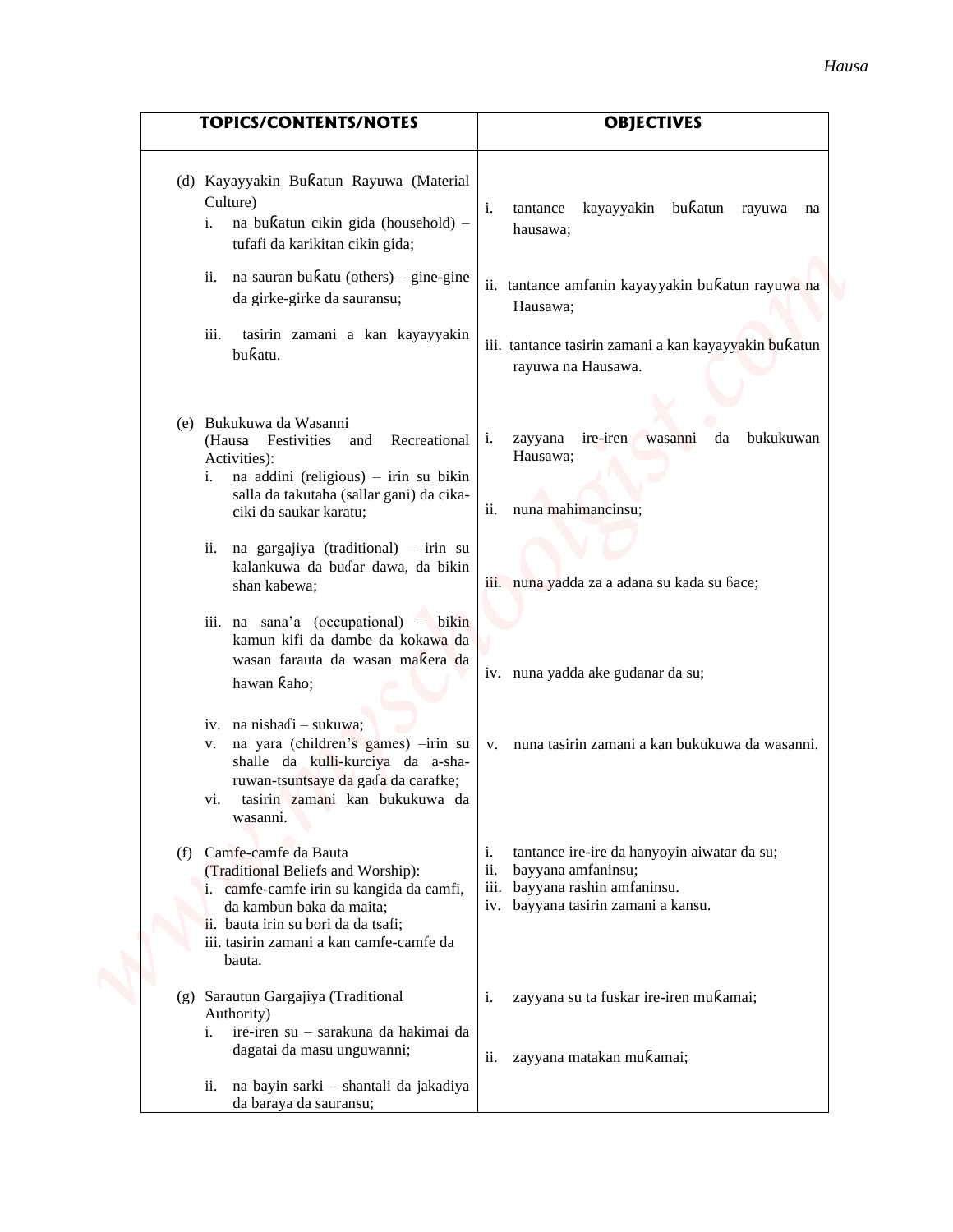| <b>TOPICS/CONTENTS/NOTES</b>                                                                                                                                                                                                                                                                                                                                                                                                                                                                                                                     | <b>OBJECTIVES</b>                                                                                                                                                                                                                                                                                                                                                                                            |
|--------------------------------------------------------------------------------------------------------------------------------------------------------------------------------------------------------------------------------------------------------------------------------------------------------------------------------------------------------------------------------------------------------------------------------------------------------------------------------------------------------------------------------------------------|--------------------------------------------------------------------------------------------------------------------------------------------------------------------------------------------------------------------------------------------------------------------------------------------------------------------------------------------------------------------------------------------------------------|
| iii. masu alaka da addini; irin su liman da<br>alkali;<br>iv. ayyukansu.<br>v. tasirin zamani a kan sarautun gargajiya.<br>(h) Magungunan Gargajiya<br>(Traditional Medicine)<br>ire-iren su;<br>na gargajiya: sassake-sassake da<br>i.<br>sawyoyi da na gari da na ruwa;<br>na addini: layu da rubutu da ɗibbu da<br>ii.<br>duba;<br>iii. hanyar amfani da su - sha da shafawa                                                                                                                                                                  | iii. tantance aikin kowane mai mukami;<br>iv. tantance mahimmancin kowane mukami.<br>v. bayyana tasirin zamani a kansu.<br>i.<br>karkasa ire-iren magunguna;<br>zayyana hanyoyin amfani da su;<br>ii.<br>iii. fito da amfaninsu;<br>nuna tasirin zamani a kan su.<br>V.                                                                                                                                      |
| da surace da turare da shaƙawa da<br>taunawa da tsotsawa da daurawa da<br>likawa da ratayawa;<br>iv. tsarin amfani da su<br>awo da kimantawa;<br>ayyukansu - riga-kafi da warkarwa;<br>V.<br>vi. tasirin zamani a kansu.<br>Adabi (Literature)<br>(3)<br>I.<br><b>Adabin Baka</b>                                                                                                                                                                                                                                                                | Lallai ne waɗanda za su rubuta jarrabawa su iya:                                                                                                                                                                                                                                                                                                                                                             |
| (Oral Literature)<br>(a) Zuben Baka (Narratives):<br>Irin su tatsuniya da almara da hikaya da<br>ƙissa da tarihi da sauransu.<br>(b) Maganganun Azanci (Folk – sayings); Irin<br>su take da kirari da habaici da zambo da<br>karin magana da kacici-kacici da salon<br>magana da adon magana da sauransu.<br>Wakoki na baka (Oral songs):<br>$\left( c\right)$<br>i. ire-iren su - na fada da na jama'a da<br>na maza da na sha'awa da sauransu:<br>ii. turke (jigo) da salo da zubi da tsari da<br>mawaƙi da kayan kiɗa da abin da aka<br>wake. | tantance nau 'o'in zuben baka;<br>i.<br>ii.<br>amfani da kalmomin da suka dace da kan labari.<br>tantance sigogi da bayyana hanyoyin amfani da<br>su;<br>ii. naƙalta da amfani da kalmomin da suka dace da<br>maganganun azanci.<br>tantance ire-iren wakokin baka;<br>i.<br>ii.<br>tantance masu yin ire-iren wakokin;<br>iii. rarrabe siga da turke (jigo) da salo da zubi da<br>kayayyakin aiwatar da su. |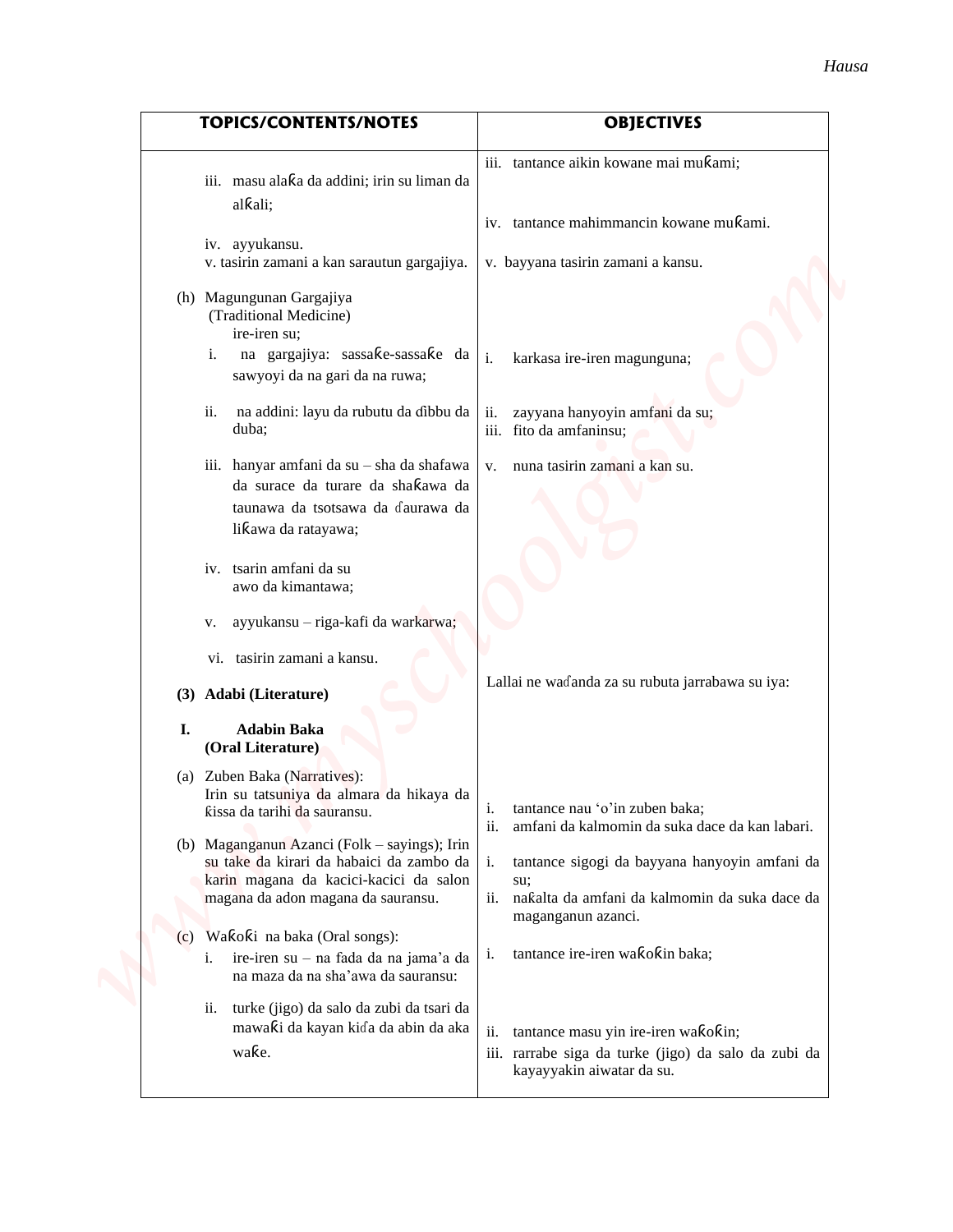| <b>TOPICS/CONTENTS/NOTES</b>                                                                                                                                                                                                          | <b>OBJECTIVES</b>                                                                                                                                                                                                                                                                                                                                                                |
|---------------------------------------------------------------------------------------------------------------------------------------------------------------------------------------------------------------------------------------|----------------------------------------------------------------------------------------------------------------------------------------------------------------------------------------------------------------------------------------------------------------------------------------------------------------------------------------------------------------------------------|
| iii. wakokin aiki: na nika da dabe da na<br>daka da na talla da sauransu;<br>iv. Wakokin yara (maza da mata); na<br>aure da na dandali da sauransu;                                                                                   | tantance nau'o'in wakokin aiki;<br>i.<br>tantance masu yin wakokin aiki;<br>ii.<br>iii. bambance sigogin wakokin yara.                                                                                                                                                                                                                                                           |
| (d) Wasannin Kwaikwayo Na Gargajiya<br>(Traditional Drama):<br>i.<br>Na yara:<br>ire-irensu - langa da wasan<br>'yartsana da tashe da wasan gauta<br>da dokin kara da sauransu;<br>yadda ake yin su.<br>muhimmancinsu                 | tantance sigogin wasannin kwaikwayo na<br>i.<br>gargajiya.<br>hanyoyin gudanar da wasannin<br>tantance<br>kwaikwayo na gargajiya;<br>iii. fito da muhimmancin wasannin kwaikwayo na<br>gargajiya;<br>iv. fayyece bambancin wasan kwaikwayo na yara da<br>na manya.                                                                                                               |
| ii.<br>Na manya:<br>ire-irensu - 'yan kama<br>da<br>kalankuwa da hoto da wowwo da<br>tashe, da sauransu;<br>yadda ake yinsu;<br>muhimmancinsu<br>Rubutaccen Adabi<br>П.<br>(Written Literature)<br>Zube (Prose)<br>i.<br>Turmin Danya | Lallai ne masu daukar jarabawa su iya:<br>tantance siga da tsari da jigo da salo da taurarin<br>1.<br>cikin littafin zube tare da nazarin su;<br>nakaltar ka'idojin rubutu yayin karanta rubutun<br>11.<br>zube;<br>iii. naƙaltar ma'anonin kalmomi da na jumloli domin<br>fahimtar labari;<br>iv. tantance muhimman saƙonni a cikin labari da<br>yanke hukunci game da labarin. |
| <b>Waka (Poetry)</b><br>Wakokin Hausa<br>i.                                                                                                                                                                                           | fahimtar jigo da salo da siga da zubi wajen<br>i.<br>nazarin zababbiyar waka;<br>ii. yin la'akari da ka'idojin rubutu musamman na<br>waka;<br>iii. tantance ma'anonin kalmomi da na jumloli wajen<br>nazarin waka;                                                                                                                                                               |
| Wasan Kwaikwayo (Drama)                                                                                                                                                                                                               | iv. danganta amfani da kalmomi da jumloli da sakon<br>waka;<br>tantance muhimman sakonni a cikin waka da<br>V.<br>yanke hukunci game da ita.<br>tantance yanayin wurin wasa da jigo da salo da<br>'yan wasa da siga da tsarin rubutaccen wasan<br>kwaikwayo da aka zaɓa don nazari;                                                                                              |
| Abin Da Kamar Wuya                                                                                                                                                                                                                    |                                                                                                                                                                                                                                                                                                                                                                                  |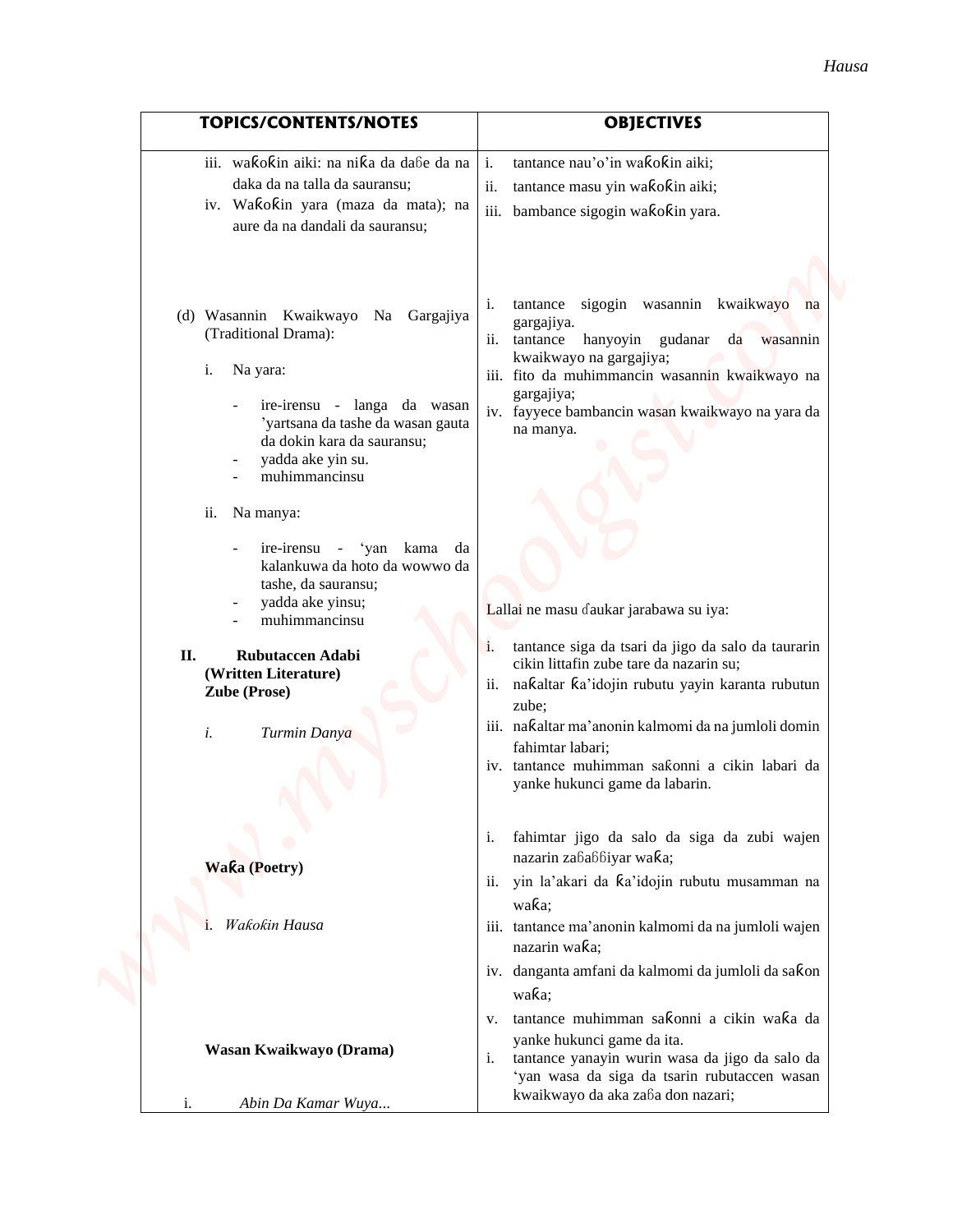|                              | <b>TOPICS/CONTENTS/NOTES</b>                                      | <b>OBJECTIVES</b>                                                                                                                                                                                                   |                                       |
|------------------------------|-------------------------------------------------------------------|---------------------------------------------------------------------------------------------------------------------------------------------------------------------------------------------------------------------|---------------------------------------|
|                              |                                                                   | la'akari da muhimmancin ƙa'idojin rubutu wajen<br>ii.<br>fitar da ma'ana;<br>iii. naƙaltar ma'anar kalmomi domin fahimtar wasa;<br>iv. tantance muhimman sakonni a cikin wasa da<br>yanke hukunci game da sakonnin. |                                       |
|                              | <b>HAUSA</b><br><b>LIST OF SET TEXTS FOR THE UTME 2022 - 2025</b> |                                                                                                                                                                                                                     |                                       |
|                              |                                                                   |                                                                                                                                                                                                                     |                                       |
|                              | A. WRITTEN LITERATURE:<br>ZABABBUN LITTATTAFAI (PRESCRIBED TEXTS) |                                                                                                                                                                                                                     |                                       |
|                              | <b>TITLE</b>                                                      |                                                                                                                                                                                                                     |                                       |
| <b>GENRE</b><br><b>PROSE</b> |                                                                   | <b>AUTHOR</b><br>Katsina, S. I.                                                                                                                                                                                     | <b>PUBLISHER</b><br>NNPC, Zaria, 2011 |
| <b>DRAMA</b>                 | Turmin Danya<br>Abin Da Kamar Wuya                                | Bugaje, H. M.                                                                                                                                                                                                       | ABU Press Ltd,<br>Zaria, 2018         |

# **HAUSA**

### **LIST OF SET TEXTS FOR THE UTME 2022 – 2025**

### **A. WRITTEN LITERATURE:**

## **ZAƁAƁƁUN LITTATTAFAI (PRESCRIBED TEXTS)**

| <b>GENRE</b>  | <b>TITLE</b>       | <b>AUTHOR</b>      | <b>PUBLISHER</b>  |
|---------------|--------------------|--------------------|-------------------|
| <b>PROSE</b>  | Turmin Danya       | Katsina, S. I.     | NNPC, Zaria, 2011 |
| <b>DRAMA</b>  | Abin Da Kamar Wuya | Bugaje, H. M.      | ABU Press Ltd,    |
|               |                    |                    | Zaria, 2018       |
| <b>POETRY</b> | Wakokin Hausa      | Wali, N.S. da wasu | I NNPC.<br>Zaria, |
|               |                    |                    | 1982              |

## **B. ORAL LITERATURE**

| <b>GENRE</b>  | <b>TITLE</b>                   | <b>AUTHOR</b> | <b>PUBLISHER</b>   |
|---------------|--------------------------------|---------------|--------------------|
| <b>PROSE</b>  | Mu Sha Dariya                  | Tofa, B.O.    | NNPC, Zaria, 2018  |
| <b>DRAMA</b>  | Wasannin Tashe                 | Umar, M. B.   | NNPC, Zaria, 2009  |
| <b>POETRY</b> | Jagoran Nazarin   Gusau, S. M. |               | Benchmark          |
|               | Wakar Baka                     |               | Publishers<br>Ltd, |
|               |                                |               | 2003               |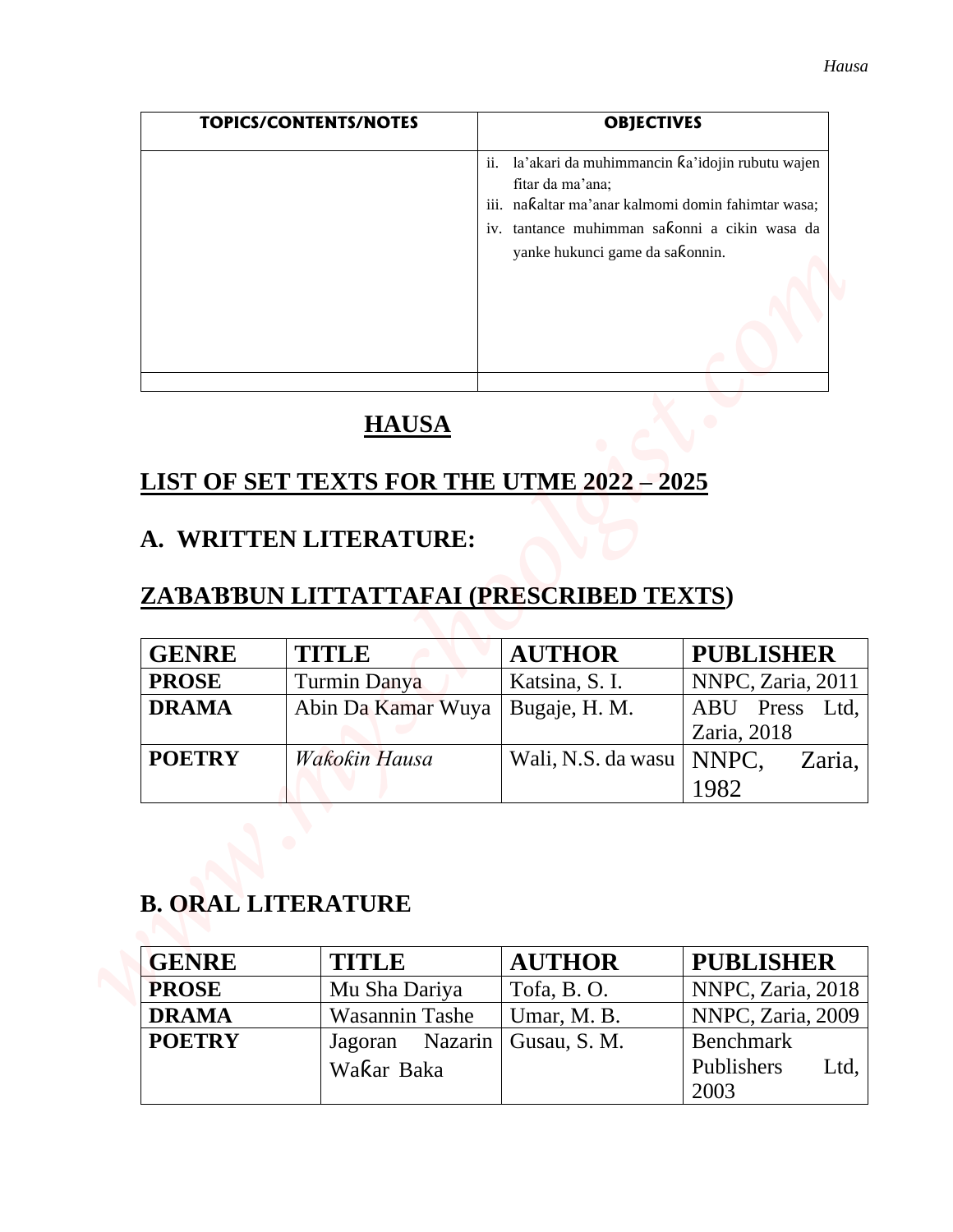## **C. LANGUAGE**

| TITLE                      | <b>AUTHOR</b>  | <b>PUBLISHER</b>              |
|----------------------------|----------------|-------------------------------|
| ' Sound System And Grammar | Sani, M. A. Z. | $\vert$ U.P.Plc, Ibadan, 2000 |

## **D. CULTURE**

| S/N | <b>TITLE</b>  | <b>AUTHOR</b> | <b>PUBLISHER</b>    |
|-----|---------------|---------------|---------------------|
|     | Rayuwar Hausa | CSNL/BUK      | Nelson, Lagos, 1980 |
|     | Hausa Customs | Madauci, I.   | <b>NNPC, 1985</b>   |

# **E. GENERAL REFERENCE BOOKS**

|              |                      |                                                            |               |                              |                     | Hausa                                                                                                    |
|--------------|----------------------|------------------------------------------------------------|---------------|------------------------------|---------------------|----------------------------------------------------------------------------------------------------------|
|              |                      | <b>C. LANGUAGE</b>                                         |               |                              |                     |                                                                                                          |
| <b>TITLE</b> |                      |                                                            | <b>AUTHOR</b> |                              | <b>PUBLISHER</b>    |                                                                                                          |
|              |                      | Sound System And Grammar                                   |               | Sani, M. A. Z.               |                     | U.P.Plc, Ibadan, 2000                                                                                    |
| D.           |                      | <b>CULTURE</b>                                             |               |                              |                     |                                                                                                          |
| S/N          |                      | <b>TITLE</b>                                               |               | <b>AUTHOR</b>                |                     | <b>PUBLISHER</b>                                                                                         |
| 1.           |                      | Rayuwar Hausa                                              |               | <b>CSNL/BUK</b>              | Nelson, Lagos, 1980 |                                                                                                          |
| 2.           | <b>Hausa Customs</b> |                                                            |               | Madauci, I.                  |                     | <b>NNPC, 1985</b>                                                                                        |
| E.<br>S/N    |                      | <b>GENERAL REFERENCE BOOKS</b><br><b>TITLE</b>             |               | <b>AUTHOR</b>                |                     | <b>PUBLISHER</b>                                                                                         |
|              |                      | Exams Focus Hausa Language                                 |               | Sani, M.A.Z                  |                     | U.P.PLC, Ibadan,<br>2000                                                                                 |
| 1.           |                      |                                                            |               |                              |                     |                                                                                                          |
| 2.           |                      | Darussan Hausa $1-3$                                       |               | Yahaya, I. Y. et al          |                     | U.P.PLC, Ibadan,<br>1992                                                                                 |
| 3.           |                      | Rayayyen Nahawun Hausa                                     |               | Junju, M.H.                  |                     |                                                                                                          |
| 4.           |                      | An Introduction<br>to<br>Grammar                           | Hausa         | M.K.M. Galadanci             |                     | 1984                                                                                                     |
| 5.           |                      | Nazarin<br>Jagoran<br>Labarai                              | Kagaggun      | Mukhtar, I.                  |                     | A.J.<br>Kano, 2002                                                                                       |
| 6.           |                      | Rabe-Raben<br>Adabi<br>Muhimmancinsa Ga Rayuwar<br>Hausawa | Da            | Dangambo, A.                 |                     | Company,<br>1984                                                                                         |
| 7.           |                      | Harshe Da Adabin Hausa A<br>Kammale                        |               | Ismaila,<br>J<br>Tanimu. M.Y | and                 | NNPC, Zaria, 2010<br>Spectrum<br>Ibadan, 2007                                                            |
| 8.<br>9.     |                      | Labaru Na Da Da Na Yanzu<br>Zaman Mutum Da Sana'arsa       |               | E.M. Rimmer, et              |                     | Longman Nigeria,<br>Publishers,<br>Triump Publishing<br>Kano,<br>Books,<br>NNPC, 1985<br>NNPC,<br>Zaria, |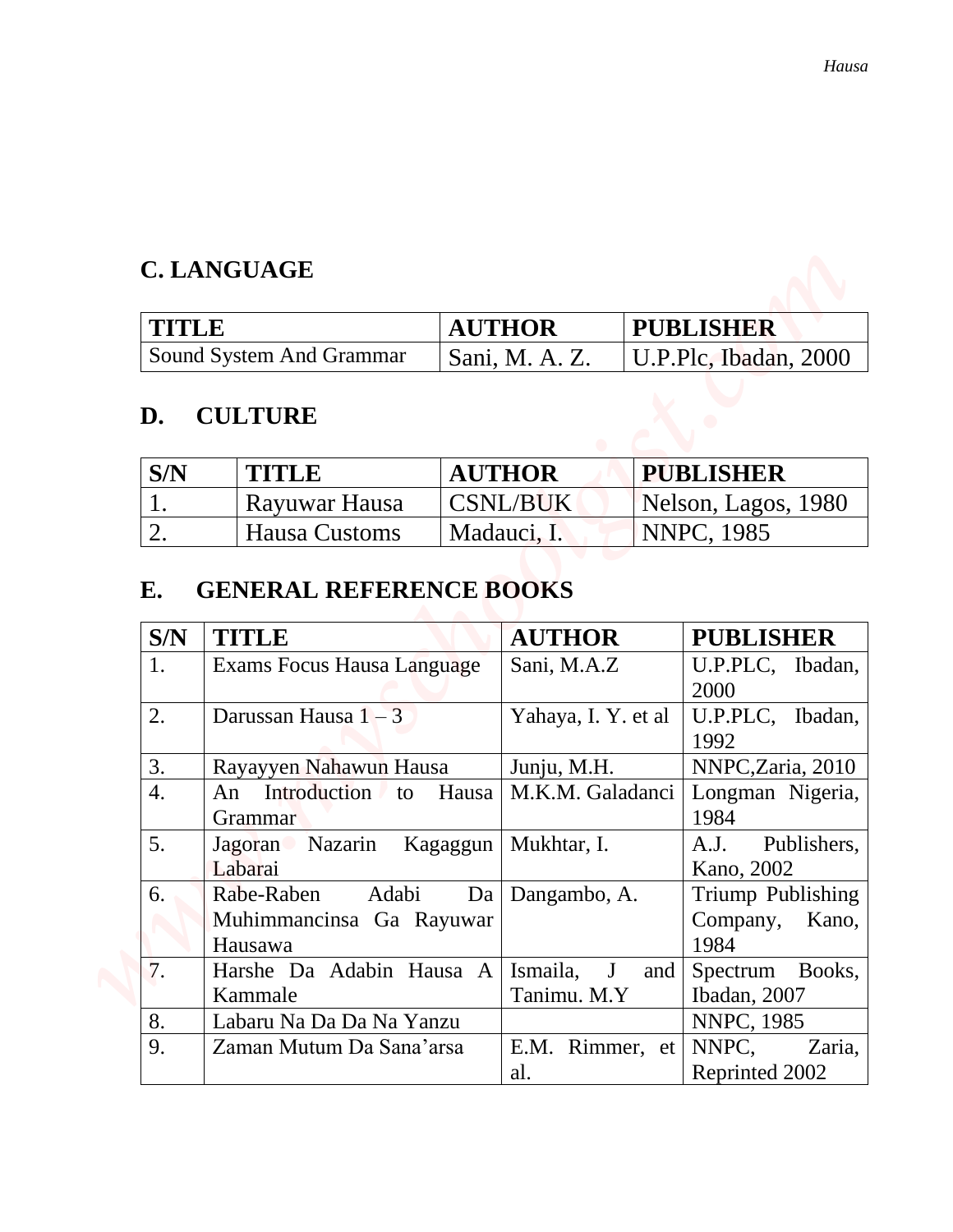| 10. | Zaman Hausawa         | Alhassan, H. et al. | <b>Islamic Publication</b> |  |
|-----|-----------------------|---------------------|----------------------------|--|
|     |                       |                     | Bureau,<br>Lagos           |  |
|     |                       |                     | Reprinted 1988             |  |
|     | Waka A. Bakin Mai Ita | CSNL,               | BUK,   NNPC, Zaria, 2006   |  |
|     |                       | Kano                |                            |  |

### **RECOMMENDED TEXTS**

Almajir, T.S. et al. (2016) Idioms in English – Hausa, Zaria; ABU, Press Galadanci, M.K.M. (1976), *Introduction to Hausa Grammar,* Zaria: Longman Junju, M.H. (1980), *Rayayyen Nahawun Hausa,* Zaria: NNPC Muhammad, Y.M. (2005), *Fassarar Hausa,* Zaria: ABU Press Sani, M.A.Z. (1999), *Tsarin Sauti Da Nahawun Hausa*, Ibadan: UP Plc Sani, M.A.Z. et al (2000), *Exam Focus: Hausa Language*, Ibadan: UP Plc Skinner, N. (1977), *Grammar of Hausa,* Zaria: NNPC Yahaya, I.Y. et al (1992), *Darussan Hausa* Don manyan makarantun sakandare *1 – 3,* Ibadan: UP Plc

#### B. ADABI DA AL'ADU (LITERATURE AND CULTURE)

Bichi, A.Y. (1979), *Wa*ƙ*o*ƙ*in Bikin Aure,* Lagos: Nelson Dangambo, A. (1984), *Rabe – Raben Adabin Baka da Muhimmancinsa Ga Rayuwar Hausawa*, Kano: Triumph Publishing Company Gusau, S.M. (1991), *Maka*ɗ*a Da Mawa*ƙ*an Hausa,* Kaduna: Fisbas Media Service Ibrahim, M.S. (1977), *Kowa Ya Sha Ki*ɗ*a,* Zaria: Longman Madauci, I. et al (1992), *Hausa Customs,* Zaria: ABU Press Umar, M.B. (1976), *Ɗanmaraya Jos Da Wa*ƙ*o*ƙ*insa*, Ibadan: OUP Umar, M.B. (1977), *Wasannin Tashe,* Zaria: NNPC **Example 12. Walked A. Patrick Note That are also as the server of the server of the server of the server of the server of the server of the server of the server of the server of the server of the server of the server of** 

#### C. ƘAMUSAI (DICTIONARIES)

Bargery G.P. (1951), *A Hausa – English Dictionary and English-Hausa Vocabulary* London: OUP Newman, R.M. (1997), *An English-Hausa Dictionary*, Ibadan: Longman Newman and Newman (1977), *Sabon* Ƙ*amus Na Hausa Zuwa Turanci*, Ibadan: UPL Skinner, N. (1993), *Kamus Na Turanci Da Hausa*, Zaria: NNPC